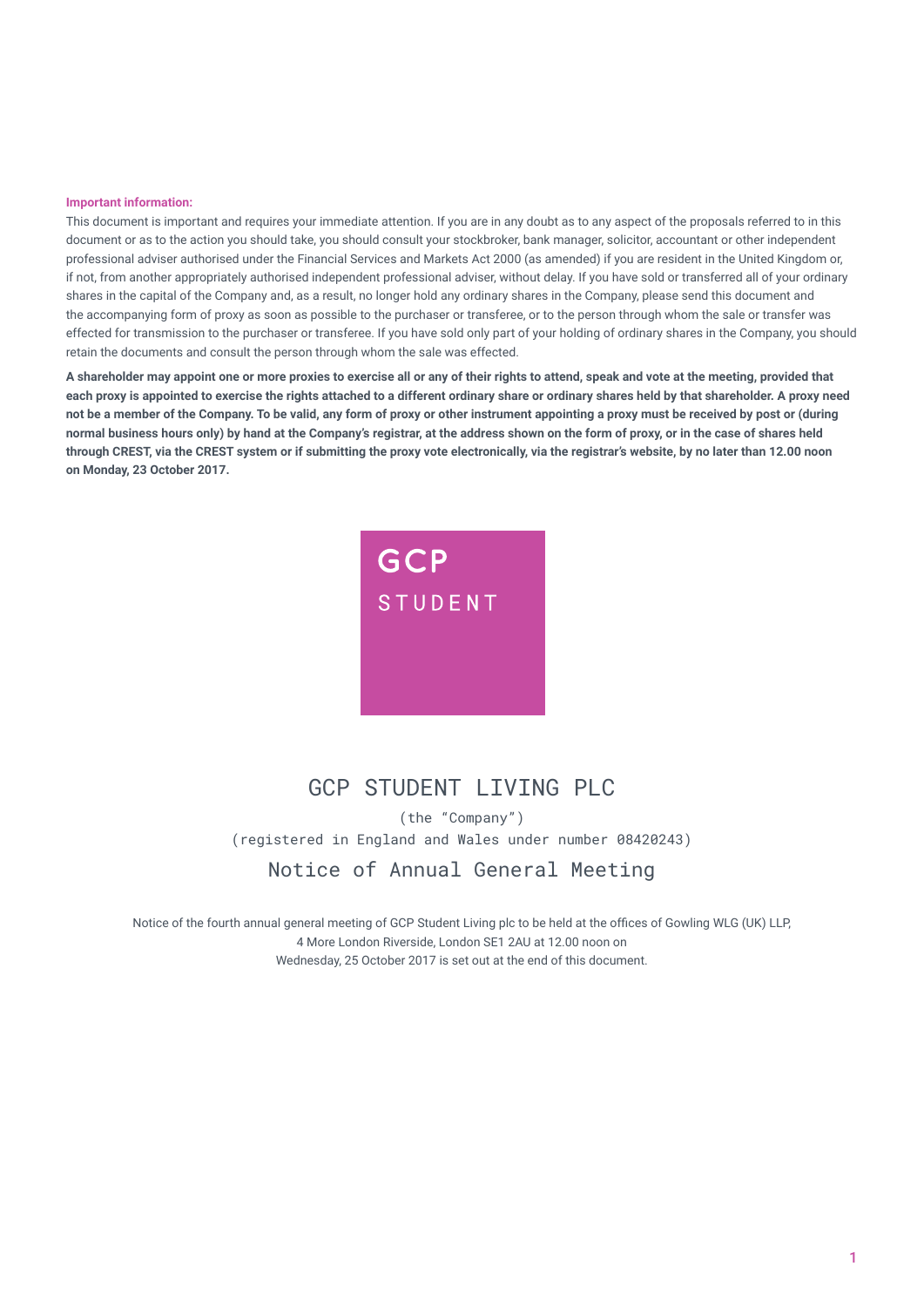14 September 2017

Dear Shareholder,

#### **Annual General Meeting 2017**

I am pleased to enclose the notice of the fourth annual general meeting of the Company which will be held at the offices of Gowling WLG (UK) LLP, 4 More London Riverside, London SE1 2AU at 12.00 noon on Wednesday, 25 October 2017. The notice of annual general meeting, which follows this letter, sets out the business to be considered at the meeting. The purpose of this letter is to explain certain elements of that business to you.

Shareholders are being asked to vote on various items of business, being: the receipt and acceptance of the strategic report, Directors' report, Auditor's report and the consolidated financial statements for the year ended 30 June 2017; the receipt and approval of the Directors' remuneration report and Directors' remuneration policy; the re-election of Directors; the re‑appointment of Ernst & Young LLP as Auditor; the authorisation of the Directors to determine the remuneration of the Auditor; the approval of the Company's dividend payment policy; the authorisation of the Directors to allot ordinary shares and disapply statutory pre‑emption rights for certain issues of ordinary shares; the authorisation of the Company to make market purchases of ordinary shares; the holding of general meetings (other than annual general meetings) on not less than 14 clear days' notice; the increase of the maximum aggregate annual remuneration which can be paid to the Directors, and to authorise the Company to use electronic communications with shareholders. Resolutions 1 to 11 and 16 will be proposed as ordinary resolutions and resolutions 12 to 15 will be proposed as special resolutions.

### **Resolution 1 – To receive the annual report and financial statements**

The Directors are required to present the strategic report, Directors' report and Auditor's report and the consolidated financial statements for the year ended 30 June 2017 to the meeting. These are contained in the annual report which is included in this mailing.

## **Resolutions 2 and 3 – To receive and approve the Directors' remuneration report and policy**

Shareholders have an annual advisory vote on the report on Directors' remuneration and a binding vote, to be held at least every three years, on the remuneration policy of the Directors. Shareholders are being requested to vote on the receipt and approval of the Directors' remuneration report and Directors' remuneration policy as set out on pages 55 to 58 of the annual report.

### **Resolutions 4 to 7– To re‑elect the Directors**

Under the Company's articles of association and in accordance with the AIC Code, Directors are subject to election by shareholders at the first annual general meeting after their appointment. Thereafter, at each annual general meeting, any Director who has not stood for re‑election at either of the two preceding annual general meetings shall retire and, if applicable, stand for re-election. In addition, one-third of the Directors eligible to retire by rotation shall retire from office at each annual general meeting.

Beyond these requirements, the Board has agreed a policy whereby all Directors will seek annual re-election at the Company's annual general meetings. This is in line with the recommendations of the AIC Code for FTSE 350 companies, albeit the Company currently does not fall into this category.

As set out in the corporate governance statement in the annual report, following formal performance evaluation, the Board confirms that the performance of each of the Directors seeking re‑election continues to be effective and demonstrates commitment to the role and the Board believes that it is therefore in the best interests of shareholders that these Directors be re‑elected.

The Directors also believe that the Board has an appropriate balance of skills, experience and knowledge. Full biographies of all the Directors are set out on page [•] of the annual report and are also available for viewing on the Company's website [www.graviscapital.com/funds/gcp-student.](www.graviscapital.com/funds/gcp-student)

## **Resolutions 8 and 9 – To re-appoint Ernst & Young LLP as Auditor of the Company, to hold office until the conclusion of the next general meeting at which financial statements are laid before the Company and to authorise the Directors to determine the remuneration of Ernst & Young LLP**

At each general meeting at which the Company's financial statements are presented to its members, the Company is required to appoint an auditor to serve from the conclusion of that meeting until the conclusion of the next such meeting. The Board, on the recommendation of the audit committee, recommends the re‑appointment of Ernst & Young LLP. Resolution 9 gives authority to the Directors to determine the Auditor's remuneration.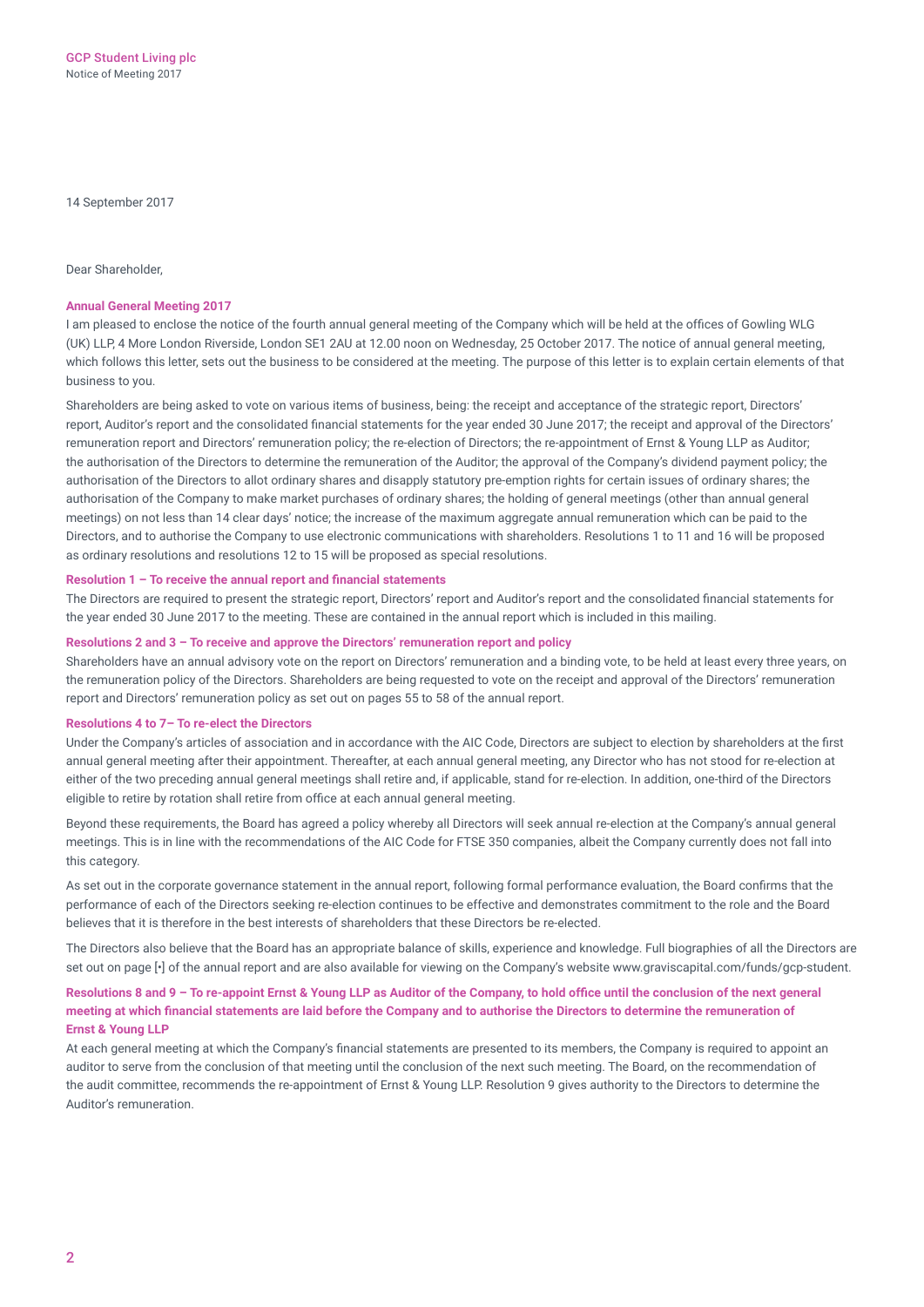## **Resolution 10 – To approve the Company's dividend payment policy**

The Company's policy is to pay dividends on a quarterly basis, with dividends typically declared in October, January, April and July and paid in December, March, June and September each year. As the fourth dividend is payable prior to the annual general meeting, it is declared as an interim dividend and accordingly, there is no final dividend payable.

The Board is conscious that this means that shareholders will not be given the opportunity to vote on the payment of a final dividend. Accordingly, it has been decided that shareholders will be asked to confirm their ongoing approval of the Company's current dividend policy to continue to pay four interim dividends (which in the year under review have totalled 5.75 pence per share) with the objective of regular, sustainable, long-term dividends with RPI inflation-linked characteristics. This is set out in resolution 10.

### **Resolution 11 – To authorise the Directors to allot ordinary shares**

Resolution 11, an ordinary resolution, would give the Directors the authority to allot ordinary shares of the Company up to an aggregate nominal amount equal to £385,064 (representing 38,506,400 ordinary shares and 10% of the total issued share capital at the date of this notice). This authority replaces the authority given to the Directors at the Company's last annual general meeting and would be given for the period ending on 31 December 2018 or, if earlier, the date of the annual general meeting to be held in 2018. The Directors have no present intention of exercising such authority but it will give them flexibility should appropriate business opportunities arise.

## **Resolution 12 – To authorise the Directors to disapply pre‑emption rights**

Resolution 12, a special resolution, is being proposed to authorise the Directors to disapply the statutory pre-emption rights of existing shareholders in relation to the issue of ordinary shares for cash or the sale of ordinary shares out of treasury up to an aggregate nominal amount of £385,064 (representing 10% of the total issued share capital at the date of this notice). This authority replaces the similar authority given at the last annual general meeting. This authority, if approved by shareholders, will expire at the earlier of the annual general meeting to be held in 2018, when a resolution for its renewal will be proposed, and 31 December 2018. In accordance with the Listing Rules of the UK Listing Authority, any ordinary shares issued on a non pre-emptive basis under this authority will be issued at a price of no less than the prevailing net asset value per ordinary share at the time of allotment together with a premium intended to at least cover the costs and expenses of the relevant issuance of shares.

### **Resolution 13 – To approve the purchase of the Company's own shares**

At the annual general meeting held on 27 October 2016, the Company was granted authority to purchase up to 14.99% of the Company's ordinary share capital in issue at that date, amounting to 39,243,072 ordinary shares. No ordinary shares have been bought back under this authority.

Resolution 13, a special resolution, will renew the Company's authority to make market purchases of up to 57,721,176 ordinary shares (being 14.99% of the Company's total issued ordinary share capital as at the date of this notice), either for cancellation or placing into treasury at the determination of the Directors. Purchases of ordinary shares will be made within guidelines established from time to time by the Board. Any purchase of ordinary shares would be made only out of the available cash resources of the Company. The maximum price which may be paid for an ordinary share must not be more than the higher of (i) 5% above the average of the closing mid-market prices of the ordinary shares for the five business days before the purchase is made, or (ii) the higher of the price of the last independent trade and the highest current independent bid for the ordinary shares on the trading venue where the purchase is carried out. The minimum price which may be paid is 1 pence per ordinary share.

Whilst the Directors have no present intention of using this authority, the Directors would use this authority in order to address any imbalance between the supply and demand for the ordinary shares and to manage the discount to net asset value at which the ordinary shares trade. Ordinary shares will be repurchased only at prices (after allowing for costs) below the net asset value per ordinary share, which should have the effect of increasing the net asset value per ordinary share for remaining shareholders. The Directors would consider holding as treasury shares any ordinary shares which the Company purchases pursuant to the authority proposed to be granted by resolution 13. In relation to any repurchased ordinary shares held in treasury, unless such ordinary shares are subsequently cancelled, earnings per ordinary share will only be increased on a temporary basis until such time as the ordinary shares are subsequently sold out of treasury. This authority, if approved by shareholders, will expire at the earlier of the annual general meeting to be held in 2018, when a resolution for its renewal will be proposed, and 31 December 2018.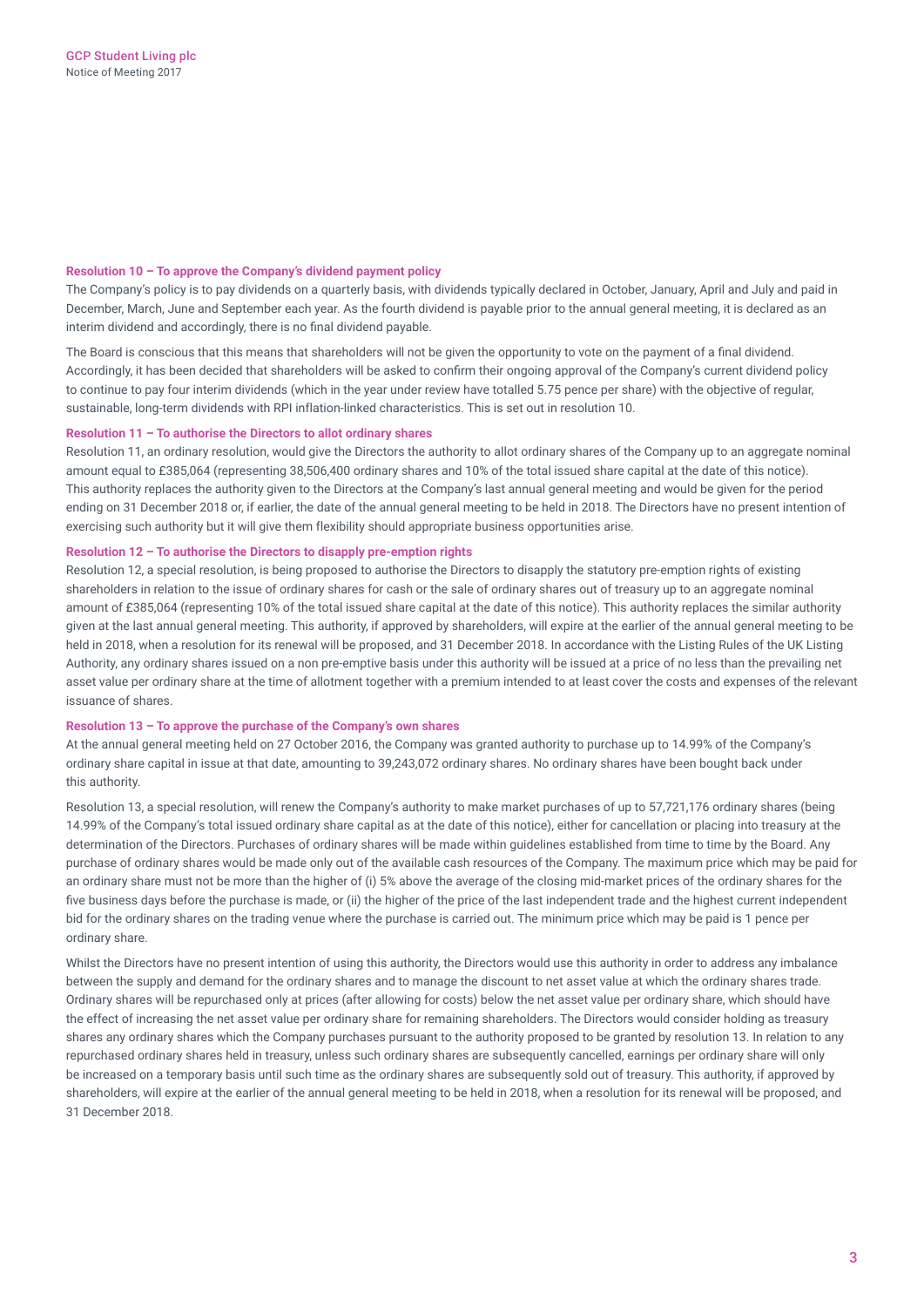### **Resolution 14– Notice period for general meetings**

Under the Companies Act 2006, the notice period of general meetings (other than an annual general meeting) is 21 clear days' notice unless the Company: (i) has gained shareholder approval for the holding of general meetings on 14 clear days' notice by passing a special resolution at the most recent annual general meeting; and (ii) offers the facility for all shareholders to vote by electronic means. The Company would like to preserve its ability to call general meetings (other than an annual general meeting) on less than 21 clear days' notice. The shorter notice period proposed by resolution 14 would not be used as a matter of routine, but only where the flexibility is merited by the business of the meeting and is thought to be in the interests of shareholders as a whole. The approval will be effective until the date of the annual general meeting to be held in 2018, when it is intended that a similar resolution will be proposed.

#### **Resolution 15 – To increase the aggregate annual limit for Directors' remuneration**

The approval of shareholders is required to increase the aggregate annual limit for Directors' remuneration contained in the Company's articles of association. As set out in the corporate governance statement on page 46, the Company will consider the possible appointment of an additional Director to the Board in future. In order to provide sufficient headroom in respect of this appointment, to facilitate the succesion planning process and to allow for any future increases in Directors' fee levels, Resolution 15 will increase the aggregate limit of annual Directors' remuneration, as set out in the Company's articles of association, from £200,000 to £250,000.

#### **Resolution 16 – Electronic communications**

The Company is seeking to take advantage of the provisions of the Companies Act 2006 to allow electronic communications with its shareholders, including making important documents available through its website, and an ordinary resolution authorising this is included in the notice of annual general meeting.

The resolution, if passed, would allow the Company to use electronic communications with shareholders by placing documents such as the annual report on a website rather than sending them in hard copy. The Company will notify those shareholders who have elected for electronic communication, by post or email if they have provided an email address, that the document is available on the website. Shareholders can, however, ask for a hard copy of any document at any time.

If this resolution is passed, the new arrangements are expected to result in potential administrative, printing and postage cost savings for the Company, while preserving shareholders' rights to receive hard copy documents if they so wish.

#### **Board recommendation**

The Board considers each resolution being proposed at the annual general meeting to be in the best interests of the Company and shareholders as a whole and they unanimously recommend that all shareholders vote in favour of them, as they intend to do in respect of their own beneficial shareholdings (which represent approximately 0.03% of the Company's issued ordinary shares as at 14 September 2017).

#### **Action to be taken**

If you would like to vote on the resolutions but will not be attending the annual general meeting, you may appoint a proxy by completing and returning the enclosed proxy form. Alternatively, if you hold your shares in CREST, you can appoint a proxy via the CREST system. A proxy may also be submitted electronically via the Registrar's website. Notice of your appointment of a proxy should reach the Company's registrar at the address shown on the proxy form, by 12.00 noon on Monday, 23 October 2017. If you hold your shares through a nominee service, please contact the nominee service provider regarding the process for appointing a proxy.

Yours sincerely,

**Robert Peto** Chairman

14 September 2017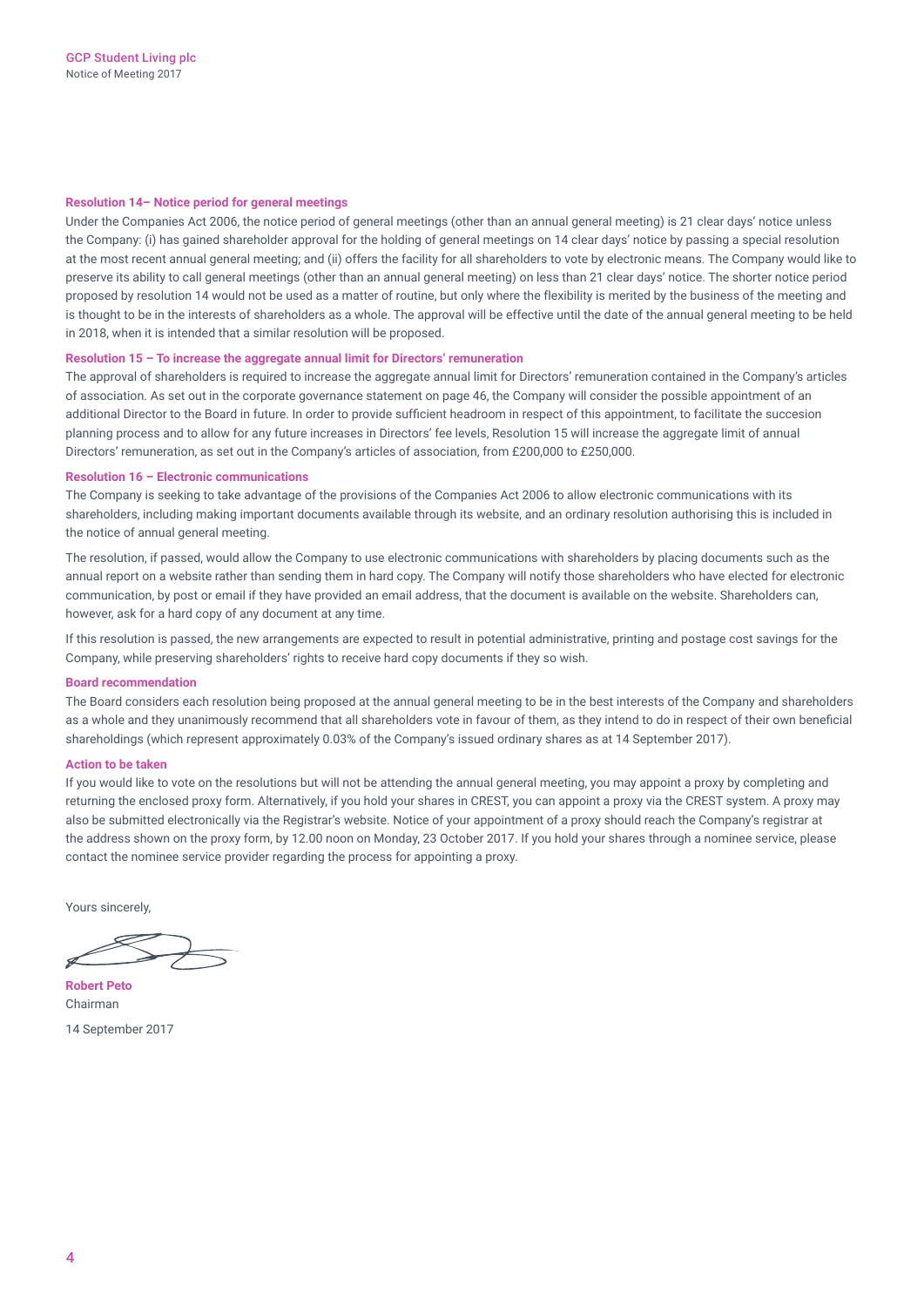# NOTICE OF ANNUAL GENERAL MEETING

NOTICE IS HEREBY GIVEN that the fourth ANNUAL GENERAL MEETING of GCP Student Living plc will be held at the offices of Gowling WLG (UK) LLP, 4 More London Riverside, London SE1 2AU at 12.00 noon on Wednesday, 25 October 2017 to consider and vote on the resolutions below.

Resolutions 1 to 11 (inclusive) and 16 will be proposed as ordinary resolutions; this means that for each of those ordinary resolutions to be passed, more than half of the votes cast must be in favour. Resolutions 12 to 15 (inclusive) will be proposed as special resolutions; this means that for each of those resolutions to be passed, at least three‑quarters of the votes cast must be in favour.

## **Ordinary business**

- 1. To receive and, if thought fit, to accept the strategic report, Directors' report, Auditor's report and the consolidated financial statements for the year ended 30 June 2017.
- 2. To receive and approve the Directors' remuneration report (excluding the Directors' remuneration policy), for the year ended 30 June 2017, as set out in the Company's annual report and consolidated financial statements for the year ended 30 June 2017.
- 3. To receive and approve the Directors' remuneration policy for the year ended 30 June 2017, as set out in the Company's annual report and consolidated financial statements for the year ended 30 June 2017.
- 4. To re‑elect Robert Peto as a Director of the Company.
- 5. To re‑elect Peter Dunscombe as a Director of the Company.
- 6. To re‑elect Malcolm Naish as a Director of the Company.
- 7. To re‑elect Marlene Wood as a Director of the Company.
- 8. To re-appoint Ernst & Young LLP as Auditor to the Company, to hold office from the conclusion of this meeting until the conclusion of the next general meeting at which financial statements are laid before the Company.
- 9. To authorise the Directors to determine the remuneration of the Auditor of the Company.
- 10. To approve the Company's dividend policy to continue to pay four interim dividends per year, which in the year ended 30 June 2017 have totalled 5.75 pence per share, with the objective of regular, sustainable, long-term dividends with RPI inflation-linked characteristics.

## **Special business**

- 11. THAT, the Directors be and they are hereby generally and unconditionally authorised in accordance with section 551 of the Companies Act 2006 (the "Act") to exercise all the powers of the Company to allot ordinary shares of 1 pence each in the capital of the Company ("ordinary shares") up to an aggregate nominal value of £385,064 (equivalent to approximately 10% of the issued share capital of the Company as at 14 September 2017), such authority will (unless previously renewed, varied or revoked by the Company in general meeting) expire at the earlier of the conclusion of the annual general meeting of the Company to be held in 2018 and 31 December 2018, save that the Company may, at any time prior to the expiry of such power, make an offer to enter into an agreement which would or might require ordinary shares to be allotted or sold after the expiry of such power and the Directors may allot or sell ordinary shares in pursuance of such an offer or agreement as if such power had not expired.
- 12. THAT, conditional upon the passing of resolution 11 above, the Directors be and they are hereby empowered, in accordance with sections 570 and 573 of the Companies Act 2006 (the "Act"), to allot and to sell ordinary shares from treasury for cash, pursuant to the authority conferred on the Directors by resolution 11 above, as if section 561 of the Act did not apply to any such allotment or sale up to an aggregate nominal amount of £385,064 (equivalent to approximately 10% of the issued share capital as at 14 September 2017), such power to expire at the earlier of the conclusion of the annual general meeting of the Company to be held in 2018 and 31 December 2018 (unless previously renewed, varied or revoked by the Company in general meeting) save that the Company may, at any time prior to the expiry of such power, make an offer to enter into an agreement which would or might require ordinary shares to be allotted or sold after the expiry of such power and the Directors may allot or sell ordinary shares in pursuance of such an offer or agreement as if such power had not expired.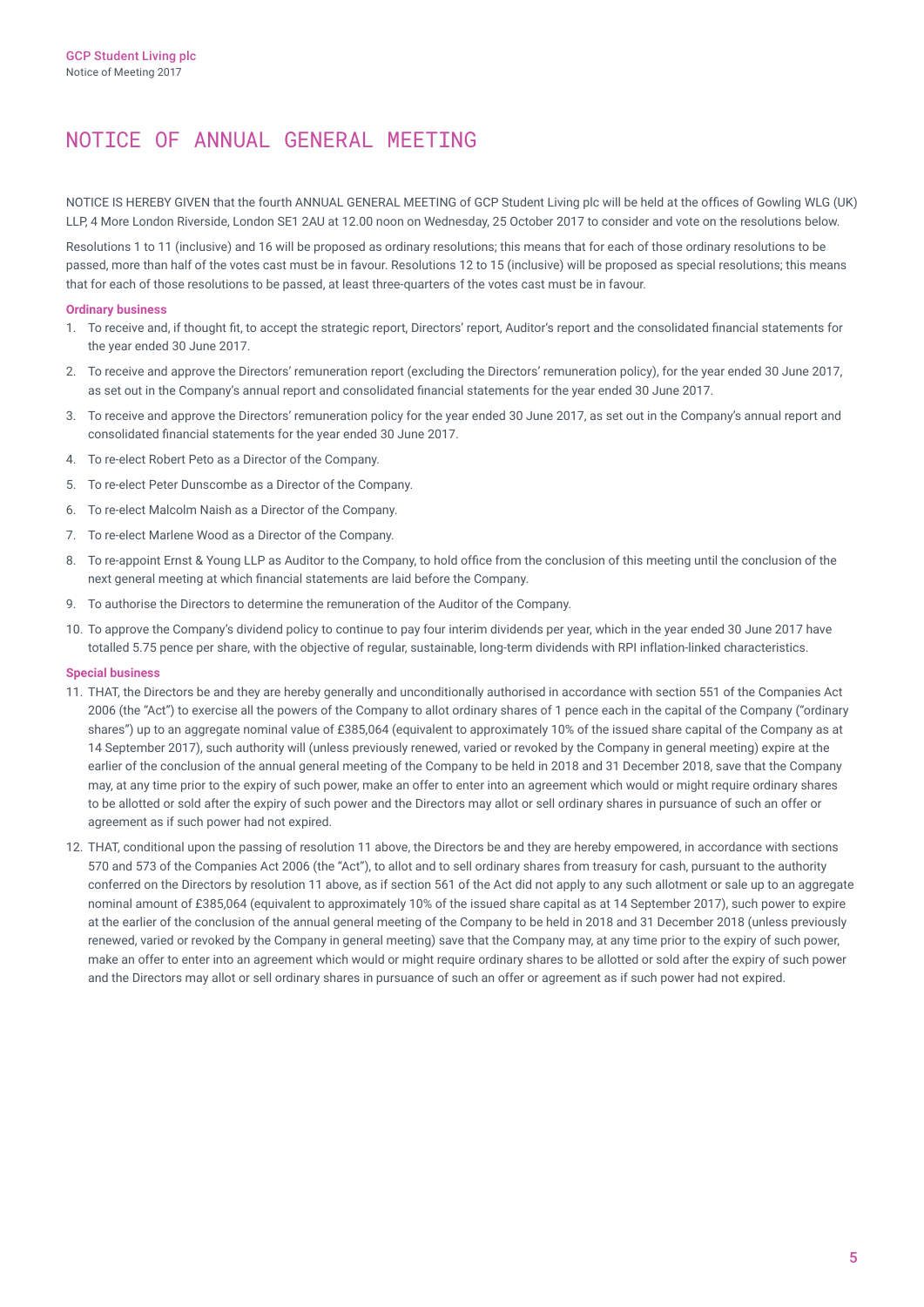# NOTICE OF ANNUAL GENERAL MEETING CONTINUED

- 13. THAT, the Company be and is hereby generally and unconditionally authorised in accordance with section 701 of the Companies Act 2006 (the "Act") to make market purchases (within the meaning of section 693(4) of the Act) of ordinary shares provided that:
	- a) the maximum number of ordinary shares hereby authorised to be purchased is 57,721,176 (representing 14.99% of the ordinary shares in issue as at the date of this notice);
	- b) the minimum price which may be paid for each ordinary share is 1 pence;
	- c) the maximum price which may be paid for each ordinary share shall not be more than the higher of: (i) an amount equal to 105% of the average of the closing mid-market value of ordinary shares taken for the five business days immediately preceding the day on which the contract of purchase is made; and (ii) the higher of the price of the last independent trade in the ordinary shares and the highest then current independent bid for the ordinary shares on the trading venue where the purchase is carried out;
	- d) this authority will (unless previously renewed, varied or revoked by the Company in general meeting) expire at the earlier of the conclusion of the annual general meeting of the Company to be held in 2018 and 31 December 2018;
	- e) the Company may make a contract of purchase for ordinary shares under this authority before this authority expires which will or may be executed wholly or partly after its expiration; and
	- f) any ordinary shares bought back under the authority hereby granted may, at the discretion of the Directors, be cancelled or held in treasury and if held in treasury, may be resold from treasury or cancelled at the discretion of the Directors.
- 14. THAT a general meeting, other than an annual general meeting, may be called on not less than 14 clear days' notice.
- 15. THAT, subject to the passing of resolution 3 above, the maximum aggregate limit for Directors' annual remuneration, as set out in article 105 of the Company's articles of association, be and is hereby increased from £200,000 to £250,000.
- 16. THAT, the Company be authorised, subject to and in accordance with the provisions of the Companies Act 2006, to send, convey, or supply all types of notices, documents or information to shareholders by electronic means, including making such notices, documents or information available on a website.

By order of the Board

**Capita Company Secretarial Services Limited** Company Secretary 14 September 2017

Registered office 51 New North Road Exeter EX4 4EP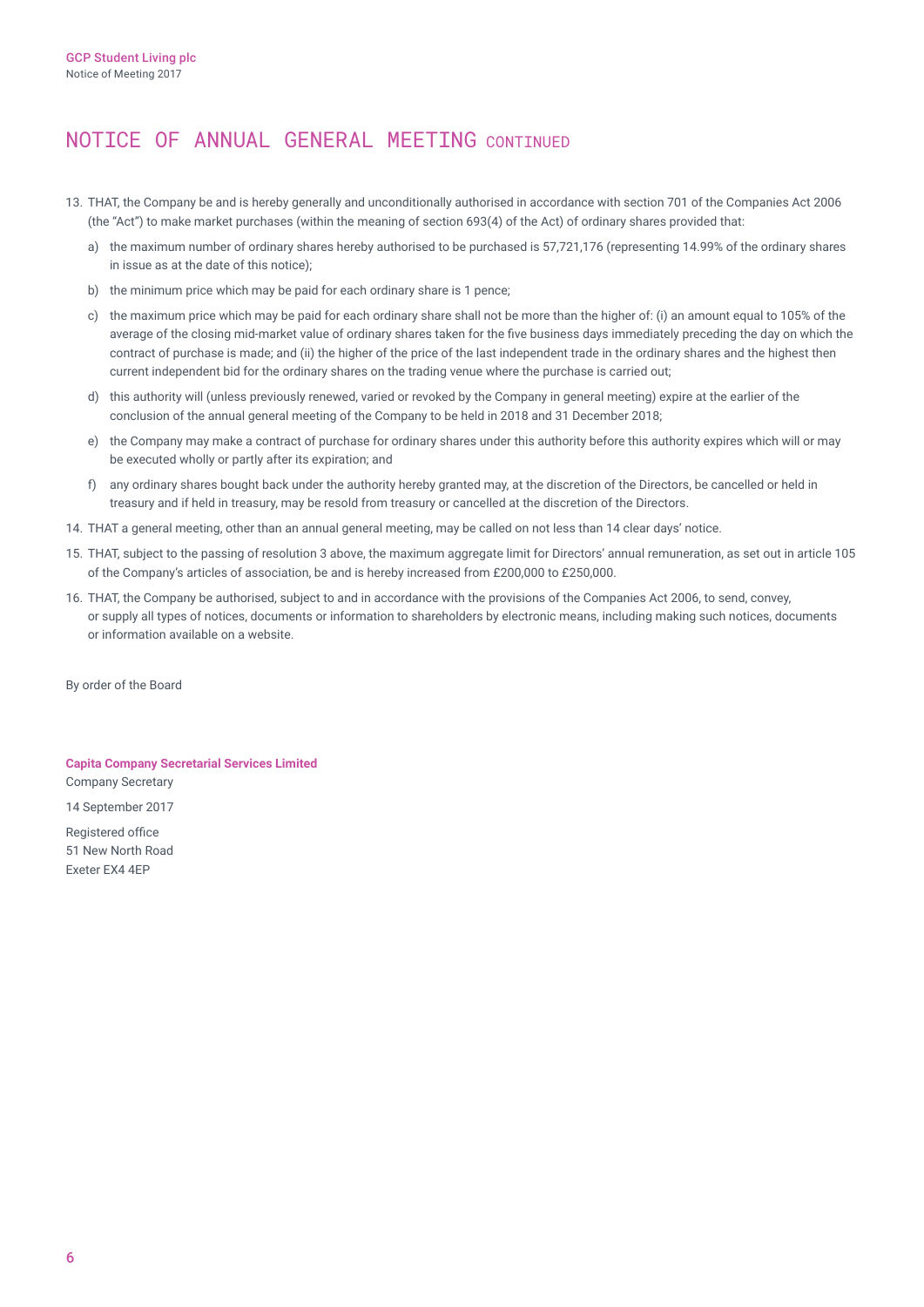# **NOTES**

1. Holders of ordinary shares are entitled to attend, speak and vote at the annual general meeting. A member entitled to attend, speak and vote at this meeting may appoint one or more persons as his/her proxy to attend, speak and vote on his/her behalf at the meeting. A proxy need not be a member of the Company. If multiple proxies are appointed, they must not be appointed in respect of the same shares. To be effective, the enclosed form of proxy, together with any power of attorney or other authority under which it is signed or a certified copy thereof, should be lodged at the office of the Company's Registrar at the address printed on the form of proxy no later than 12.00 noon on Monday, 23 October 2017. As an alternative to completing a paper copy of the proxy form, shareholders may submit their proxy vote electronically via the Registrar's website by visiting [www.signalshares.com.](www.signalshares.com) From there, shareholders can log in to their Capita Signal Shares account or register for Capita Signal Shares by following the on-screen instructions. You will need to enter your Investor Code, which can be found on your proxy form. For an electronic proxy to be valid, the appointment must be received by the Company's Registrar, Capita Asset Services, by no later than 12.00 noon on Monday, 23 October 2017. If you return more than one proxy appointment, either by paper or electronic communication, that received last by Capita Asset Services before the latest time for the receipt of proxies will take precedence. A member may not use any electronic address provided to communicate with the Company for any purpose other than that stated. You are advised to read the terms and conditions of use carefully. Electronic communication facilities are open to all shareholders and those who use them will not be disadvantaged. The appointment of a proxy will not prevent a member from attending the meeting and voting in person if he/she so wishes. A member present in person or by proxy shall have one vote on a show of hands and on a poll every member present in person or by proxy shall have one vote for every ordinary share of which he/she is the holder. The termination of the authority of a person to act as proxy must be notified to the Company in writing. Amended instructions must be received by the Company's Registrar by the deadline for receipt of proxies.

To appoint more than one proxy, shareholders will need to complete a separate proxy form in relation to each appointment (you may photocopy the proxy form), stating clearly on each proxy form the number of shares in relation to which the proxy is appointed. A failure to specify the number of shares to which each proxy appointment relates or specifying an aggregate number of shares in excess of those held by the member will result in the proxy appointment being invalid. Please indicate if the proxy instruction is one of multiple instructions being given. All proxy forms must be signed and should be returned together in the same envelope if possible.

In the case of joint holders, where more than one of the joint holders purports to appoint a proxy, only the appointment submitted by the most senior holder will be accepted. Seniority is determined by the order in which the names of the joint holders appear in the Company's Register of Members in respect of the joint holders (the first named being the most senior).

Only those ordinary shareholders registered in the register of members of the Company as at close of business on Monday, 23 October 2017 (the "specified time") shall be entitled to attend or vote at the aforesaid annual general meeting in respect of the number of shares registered in their name at that time. Changes to entries on the relevant register of securities after close of business on Monday, 23 October 2017 shall be disregarded in determining the rights of any person to attend or vote at the meeting. If the meeting is adjourned to a time not more than 48 hours after the specified time applicable to the original meeting, that time will also apply for the purpose of determining the entitlement of members to attend and vote (and for the purpose of determining the number of votes they may cast) at the adjourned meeting. If however the meeting is adjourned for a longer period then, to be so entitled, members must be entered on the Company's register of members at the time which is 48 hours before the time fixed for the adjourned meeting, or if the Company gives notice of the adjourned meeting, at the time specified in that notice.

2. Shareholders who hold their shares electronically may submit their votes through CREST. Instructions on how to vote through CREST can be found by accessing the following website: [www.euroclear.com/CREST.](www.euroclear.com/CREST) Shareholders are advised that CREST and the internet are the only methods by which completed proxies can be submitted electronically.

CREST members who wish to appoint a proxy or proxies by utilising the CREST electronic proxy appointment service may do so for this meeting and any adjournment thereof by following the procedures described in the CREST manual. CREST personal members or other CREST sponsored members, and those CREST members who have appointed a voting service provider(s), should refer to their CREST sponsor or voting service provider(s), who will be able to take the appropriate action on their behalf.

In order for a proxy appointment or instruction made by means of CREST to be valid, the appropriate CREST message (a "CREST Proxy Instruction") must be properly authenticated in accordance with Euroclear UK & Ireland Limited's specifications and must contain the information required for such instructions, as described in the CREST manual (available via [www.euroclear.com/CREST\).](www.euroclear.com/CREST) The message, in order to be valid, must be transmitted so as to be received by the Company's agent (ID RA10) by the latest time for receipt of proxy appointments specified in note 1 above. For this purpose, the time of receipt will be taken to be the time (as determined by the timestamp applied to the message by the CREST Applications Host) from which the Company's agent is able to retrieve the message by enquiry to CREST in the manner prescribed by CREST. After this time, any change of instructions to proxies appointed through CREST should be communicated to the appointee through other means. CREST members and, where applicable, their CREST sponsors or voting service providers should note that Euroclear UK & Ireland Limited does not make available special procedures in CREST for any particular messages. Normal system timings and limitations will therefore apply in relation to the input of CREST Proxy Instructions. It is the responsibility of the CREST member concerned to take (or, if the CREST member is a CREST personal member or sponsored member or has appointed a voting service provider(s), to procure that his CREST sponsor or voting service provider(s) take(s)) such action as shall be necessary to ensure that a message is transmitted by means of the CREST system by any particular time. In this connection, CREST members and, where applicable, their CREST sponsors or voting service providers are referred, in particular, to those sections of the

CREST manual concerning practical limitations of the CREST system and timings.

The Company may treat as invalid a CREST Proxy Instruction in the circumstances set out in Regulation 35(5) (a) of the Uncertificated Securities Regulations 2001.